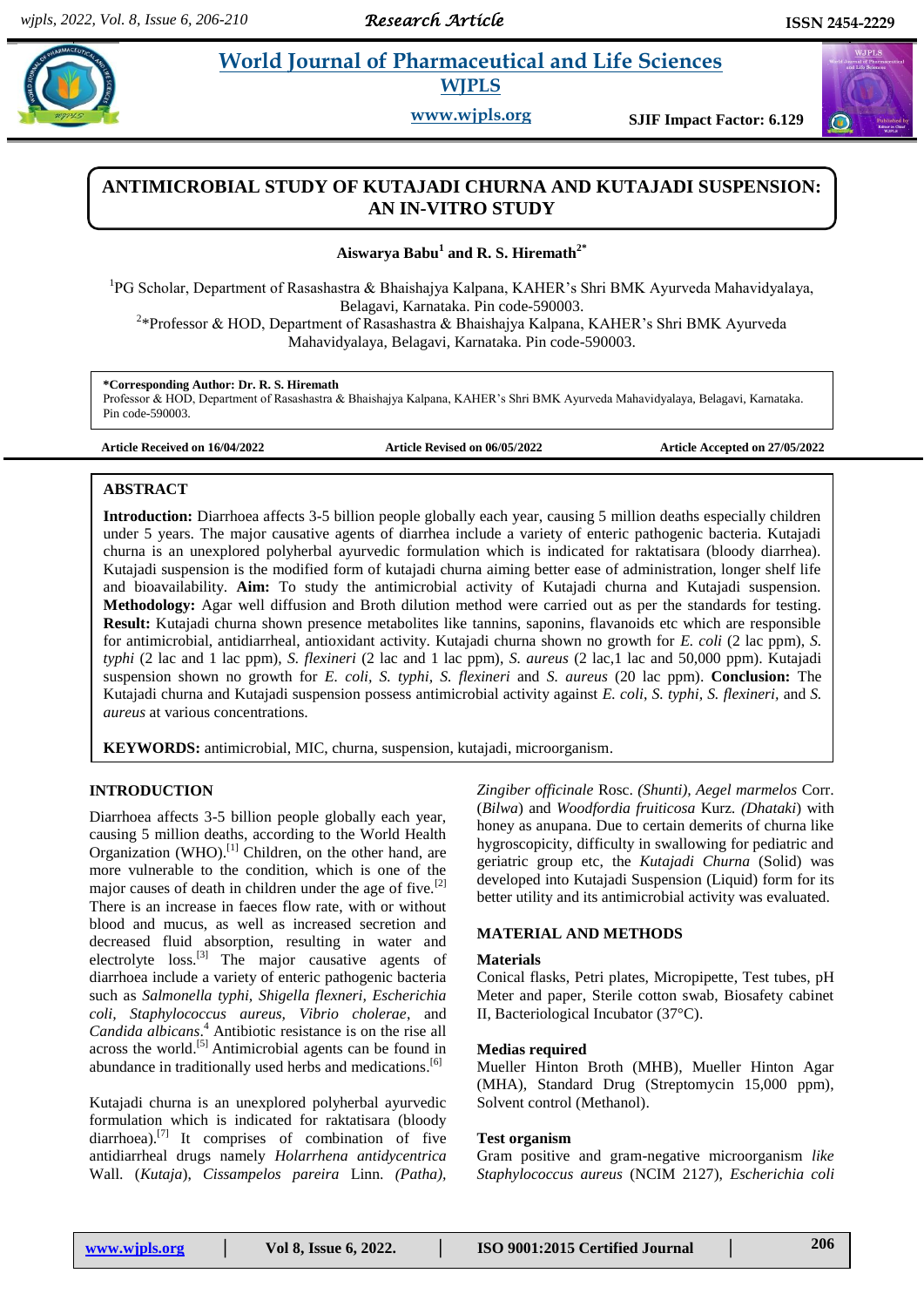(NCIM 2256), *Salmonella typhimurium* (NCIM 2501), *Shigella flexneri* (ATCC 9199) responsible for diarrhea were selected for the test from certified laboratory.

#### **Test sample**

Both Kutajadi churna and Kutajadi suspension was tested for antimicrobial activity against above said microorganisms.

#### **Agar Well Diffusion Method**

Inoculum preparation: Transfer a loopful of bacterial culture from working stock slants to 5ml of MHB and incubated at 37ºC till getting a visible turbidity equivalent to 0.5 MacFarland unit). Prepare MHA plates in sterile petridish. Allow to solidify. Take a sterile swab and dip it into the broth culture. Gently squeeze the swab against the inside of the tube to remove excess fluid in the swab. Use the swab with the test organism to swab plate for a lawn of growth. After the swabbing, allow the plate to dry for 5 minutes. Using sterile Cork Borer of 8mm diameter prepare wells on the swabbed agar plates. 100µl sample and required concentrations were added to the well using micropipette. Antibiotic control was also kept. If the sample is prepared using any diluent/solvent, it should be also kept as a vehicle control. Kept the plates in the biosafety cabinet till the diffusion of sample occurs

and after that incubate the bacterial plates at 37°C 24 hours. After incubation, using a ruler measure the diameter (mm) of the zone of inhibition. Record the results.

#### **MIC Determination-Macro Broth Dilution Method**

Arrange the tubes in a test tube rack properly labelling the required concentrations of the sample (20,00,000 ppm, 10,00,000 ppm, 5,00,000 ppm, 2,50,000 ppm). Antibiotic and blank control were also kept. 2ml of MHB was added to all the tubes. 2ml of the sample having 40,00,000 ppm concentration was added to the first tube so that the concentration in that tube will be 20,00,000 ppm. Similarly, serial dilution was performed till the required concentration and 2 ml was discarded from the last tube. 0.2 ml of broth culture having a turbidity equivalent to 0. 5 MacFarland unit was added to all the tubes. All the tubes were kept for incubation at 37ºC for 24 hours. After incubation the tubes were visually observed. If the visual observation is not clear due to sample matrix, streak from each doubtful tube to MHA plates and incubate the plates 37ºC for 24 hours. MIC is expressed as the lowest dilution, which inhibited growth judged by lack of turbidity in the tube or growth in the plate.

#### **RESULT**

| Table No.1: Result of Agar well Diffusion test - Zone of Inhibition (in mm) of Kutajadi Churna. |  |  |  |
|-------------------------------------------------------------------------------------------------|--|--|--|

|      |              | <b>Sample</b>        |         | Strepto-mycin    | <b>Solvent</b> |                 |                 |
|------|--------------|----------------------|---------|------------------|----------------|-----------------|-----------------|
| S.no | Organism     | 2,00,000<br>1,00,000 |         | 25,000<br>50,000 |                | (15,000~ppm)    | control-        |
|      |              | ppm                  | ppm     | ppm              | ppm            |                 | <b>Methanol</b> |
| 1.   | E. coli      | No Zone              | No Zone | No Zone          | No Zone        | $30 \text{ mm}$ | No Zone         |
| 2.   | S. typhi     | No Zone              | No Zone | No Zone          | No Zone        | $32 \text{ mm}$ | No Zone         |
| 3.   | S. flexineri | No Zone              | No Zone | No Zone          | No Zone        | $32 \text{ mm}$ | No Zone         |
| 4.   | S. aureus    | 14 mm                | 1 mm    | No Zone          | No Zone        | $32 \text{ mm}$ | No Zone         |

| Table No.2: Result of MIC of Kutajadi Churna- Broth Dilution Method. |  |  |
|----------------------------------------------------------------------|--|--|
|----------------------------------------------------------------------|--|--|

|      |              | <b>Sample</b> |           |           | <b>Blank</b> |                                     |         |
|------|--------------|---------------|-----------|-----------|--------------|-------------------------------------|---------|
| S.no | Organism     | 2,00,000      | 1,00,000  | 50,000    | 25,000       | <b>Streptomyci</b><br>$n15,000$ ppm | control |
|      |              | ppm           | ppm       | ppm       | ppm          |                                     |         |
| .,   | E. coli      | No growth     | Growth    | Growth    | Growth       | No growth                           | Growth  |
| 2.   | S. typhi     | No growth     | No growth | Growth    | Growth       | No growth                           | Growth  |
| 3.   | S. flexineri | No growth     | No growth | Growth    | Growth       | No growth                           | Growth  |
| 4.   | S. aureus    | No growth     | No growth | No growth | Growth       | No growth                           | Growth  |

|  | Table No.3: Result of Agar well Diffusion test - Zone of Inhibition of Kutajadi Suspension. |  |  |
|--|---------------------------------------------------------------------------------------------|--|--|
|  |                                                                                             |  |  |

|      |              | <b>Sample</b>    |                 |               |               |                                              |
|------|--------------|------------------|-----------------|---------------|---------------|----------------------------------------------|
| S.no | Organism     | 20,00,000<br>ppm | 1,00,000<br>ppm | 50,000<br>ppm | 25,000<br>ppm | <b>Streptomycin</b><br>$(15,000~\text{ppm})$ |
| 1.   | E. coli      | No Zone          | No Zone         | No Zone       | No Zone       | $30 \text{ mm}$                              |
| 2.   | S. typhi     | No Zone          | No Zone         | No Zone       | No Zone       | $33 \text{ mm}$                              |
| 3.   | S. flexineri | 18 mm            | No Zone         | No Zone       | No Zone       | $32 \text{ mm}$                              |
| 4.   | S. aureus    | 14 mm            | No Zone         | No Zone       | No Zone       | $35 \text{ mm}$                              |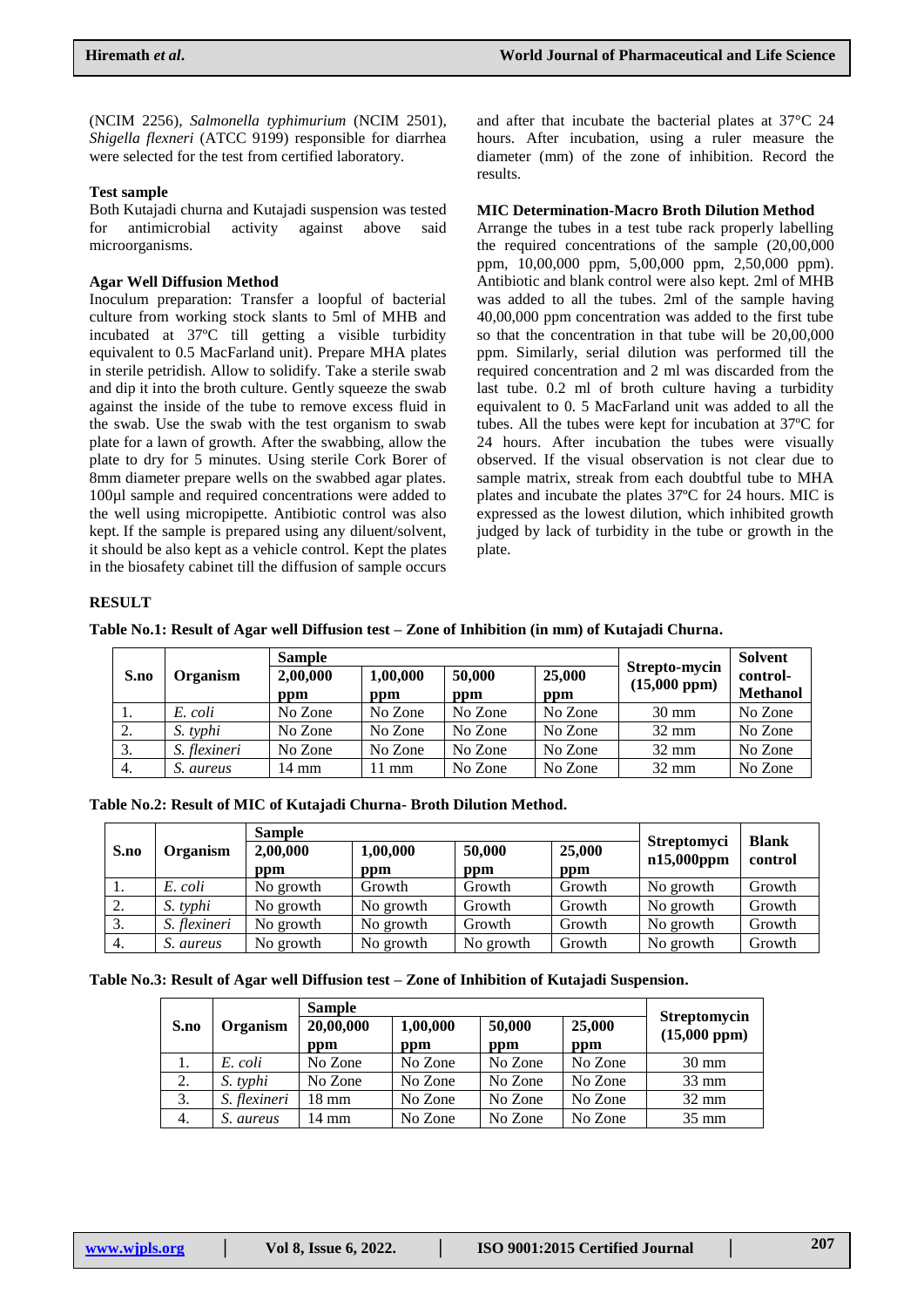| S.no | Organism     | <b>Sample</b> |           | <b>Streptomycin</b> | <b>Blank</b> |              |         |
|------|--------------|---------------|-----------|---------------------|--------------|--------------|---------|
|      |              | 20,00,000     | 10,00,000 | 5,00,000            | 2,50,000     | (15,000~ppm) | control |
|      |              | ppm           | ppm       | ppm                 | ppm          |              |         |
| 1.   | E. coli      | No growth     | Growth    | Growth              | Growth       | No growth    | Growth  |
| 2.   | S. typhi     | No growth     | Growth    | Growth              | Growth       | No growth    | Growth  |
| 3.   | S. flexineri | No growth     | Growth    | Growth              | Growth       | No growth    | Growth  |
| 4.   | S. aureus    | No growth     | Growth    | Growth              | Growth       | No growth    | Growth  |

#### **Table No.4: Result of MIC of Kutajadi Suspension- Broth Dilution Method.**













**Fig 1: Agar Well Diffusion of Kutajadi Churna.**



### **Fig 2: MIC of Kutajadi Churna.**



**Fig 3: Agar Well Diffusion of Kutajadi Suspension.**



(**a)** *S. aureus* **(b)** *S. flexneri (***c***) S. typhi (***d***) E. coli*





# **Fig 4: MIC of Kutajadi Suspension.**

# **DISCUSSION**

Microbiology is a field of biology that studies microorganisms that determines the presence of bacterial growth using the agent of interest and infects bacteria in the in-vitro setting to determine the antimicrobial activity of the test sample. The resistance or sensitivity of the organism to the tested substance is determined by bacterial growth.<sup>[8]</sup>

Agar well diffusion method i**s** by inoculating the agar plate with microbial inoculum, this method is commonly used to check antimicrobial activity of any test sample. Broth dilution method (minimum inhibitory concentration) does comparing bacterial culture to 0.5 Mc Farland opacity standards, the bacterial inoculum is created. In test tubes, serial dilutions of the medicine in broth are taken, and a standardised suspension of the test bacterium is introduced where the minimum inhibitory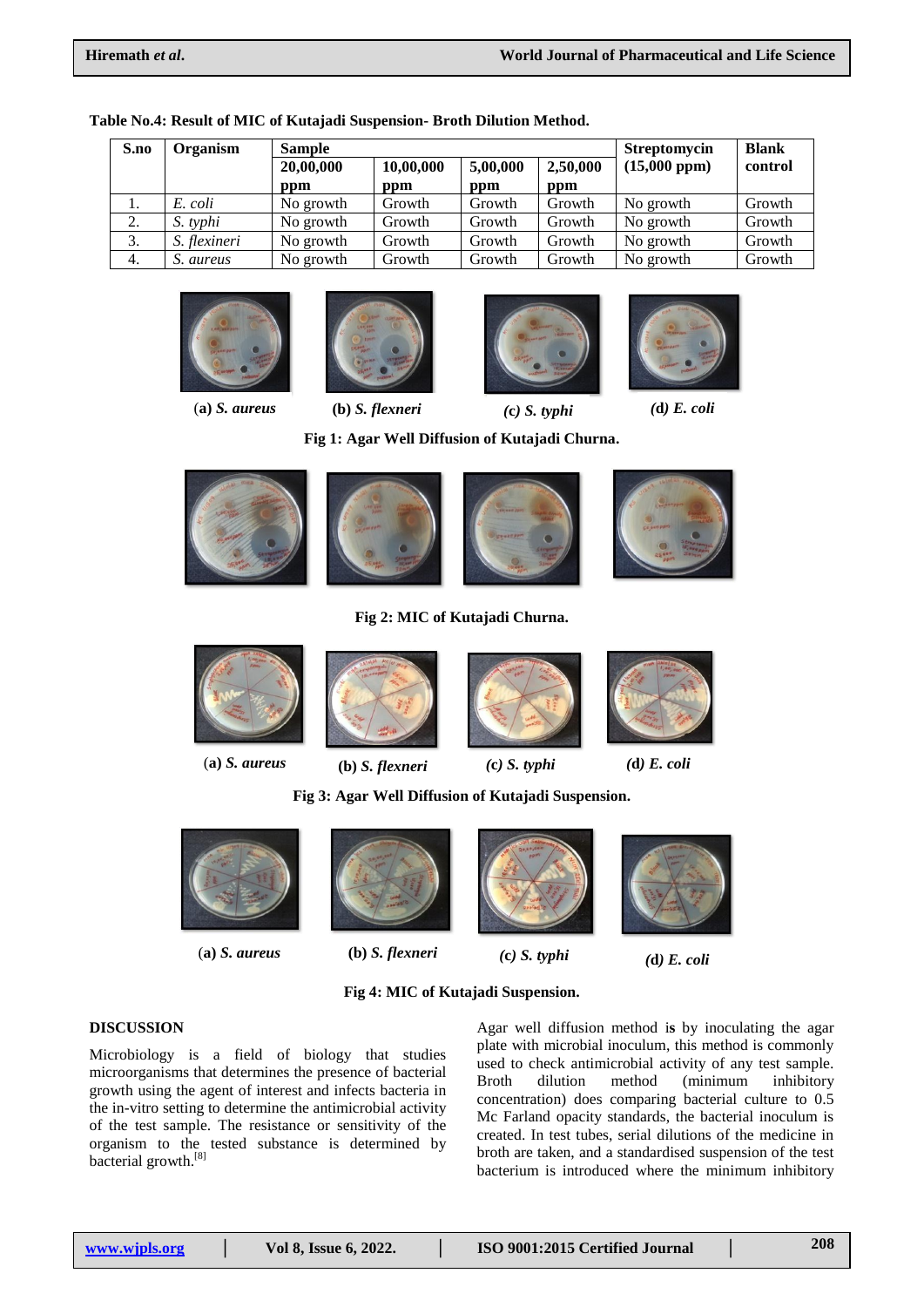concentration (MIC) is the lowest concentration of antimicrobial agent at which no observable growth occurs. [9]

Preliminary phytochemical screening of kutajadi churna reveals the presence of active phytoconstituents like carbohydrate, reducing sugar, monosaccharides, hexose sugar, steroids, flavonoids, tannins, glycosides like cardiac glycoside, anthraquinone, saponin glycosides. Steroids are responsible for regulating the immune response.[10] Flavonoids possess properties like antimicrobial, anti-inflammatory, antioxidant, antimicrobial activity.<sup>[11]</sup> Tannin containing drugs are proven for astringent which are beneficial in treating diarrhoea, stomach, and duodenal tumours,<sup>[12]</sup> also act as anti-inflammatory, antioxidant.<sup>[13]</sup> Saponin are immunostimulant, kill protozoans,[14] antioxidants help in digesting protein and uptake of vitamins and minerals present in the gut, also as antifungal and antiviral.<sup>[15]</sup>

The Kutajadi churna and Kutajadi suspension were taken for antimicrobial study by Agar well diffusion method and MIC determination by Macro Broth Dilution Method using gram positive and gram-negative microorganisms like *Staphylococcus aureus, E. coli, Salmonella typhi* and *Shigella. flexineri* that are responsible for infectious diarrhea $^{[16]}$ , bloody diarrhea, dysentery.

In the present study, both Kutajadi churna and Kutajadi suspension has shown sensitivity for *E. coli, S. typhi, S. flexineri and S. aureus* under various concentrations. Kutajadi churna shown zone of inhibition of 14 mm in 2,00,000 ppm and 11 mm in 1,00,000 ppm for *S. aureus*. MIC shown no growth for *E. coli* (2 lac ppm), *S. typhi* (2 lac and 1 lac ppm), *S. flexineri* (2 lac and 1 lac ppm), *S. aureus* (2 lac,1 lac and 50,000 ppm) (shown in table no. 1, 2 and Fig 1 and 2). Kutajadi suspension shown zone of inhibition of 18 mm for *S. flexineri* (20,00,000 ppm) and 14 mm for *S. aureus* (20,00,000 ppm). MIC shown no growth for *E. coli, S. typhi, S. flexineri* and *S. aureus* (20 lac ppm) (shown in table no. 3, 4 and Fig 3 and 4).

Kutajadi churna shown inhibition for one organism i.e., *S. aureus* whereas Kutajadi suspension shown inhibition for two organisms i.e., *S. flexineri* and *S. aureus* which may be because of add on effect of Kutajadi suspension when mixed with its anupana honey.

Moreover, all the drugs of Kutajadi churna are proven for its antimicrobial, antidiarrheal, antioxidant, antiinflammatory activity. Mahato S et.al. studied antibacterial activity of kutaja against *E. coli*, *Staphylococcus aureus, E. coli, Salmonella typhi* and found that bark extract shown maximum activity against *Staphylococcus* (10.05 mm inhibition zone) followed by Salmonella  $(6.65$ mm) and *E. coli*  $(2.7$ mm).<sup>[17]</sup> Dey A et.al. stated that water and alcoholic bark extracts of kutaja act against EIEC (enteroinvasive *E. coli*), Shigella flexneri, Shigella boydii and Salmonella enteritidis which are the major causative organism for diarrhea.<sup>[18]</sup>

Shrestha et al. concluded that the antimicrobial activity results shown exhibited antimicrobial activity and susceptibility against *E. coli* and *S. aureus* by the *Cissampelos pareira* extract. [19] Siddaraju M et.al. concluded, the gastroprotective activity of aq. extract of shunti as it protects gastric mucosa from stress induced mucosal lesions and could inhibit the gastric acid secretion by blocking H+, K+-ATPase action, also by inhibiting growth of H. pylori which shows the antioxidant effect against oxidative stress-induced gastric damage.<sup>[20]</sup> S Brijesh et.al. could validate the classical action in diarrheal diseases especially infectious diarrhoea by this study. The antimicrobial activity of kashaya of the bilwa apakwa had limited activity against selected microbes, but it could retard colonization of bacteria to gut epithelium and production and action of few enterotoxins. [21] Kumaraswamy MV et.al studied *W. Fruticosa* for antimicrobial activity and found that different extracts of dried flowers of *W. Fruticosa* have significant antibacterial activity against fourteen grampositive and negative human pathogens. [22] Aljadi AM et.al. studied honey for antioxidant activity and found that it contains both aqueous and lipophilic antioxidants which enable it to act at different cellular levels as an ideal natural antioxidant.<sup>[23]</sup>

Therefore, the present study and the supportive research puts lights on the antimicrobial activity of Kutajadi churna its suspension and raw drugs of the formulation. Also, by it's synergistic effects will contribute in treating the indicated disease along with its associated complaints.

# **CONCLUSION**

The phytochemical study shown the presence of metabolites like tannin, flavanoids, saponins, steroids which exhibits the properties like antimicrobial, antidiarrheal, anti-inflammatory, antioxidant. Kutajadi churna and Kutajadi suspension possess antimicrobial activity against *E. coli*, *S. typhi, S. flexineri,* and *S. aureus* at various concentrations. Thus, proving the antimicrobial action of Kutajadi churna and its modified form Kutajadi suspension.

# **REFERENCE**

- 1. Page AL, Hustache S, Luquero FJ, Djibo A, Manzo ML, Grais RF. Health care seeking behavior for diarrhea in children under 5 in rural Niger: Results of a cross-sectional survey. BMC Public Health, 2011; 11: 389.
- 2. Rahman MK, Barua S, Islam MF, Islam MR, Sayeed MA, Parvin MS, et al. Studies on the anti-diarrheal properties of leaf extract of Desmodium puchellum. Asian Pac J Trop Biomed, 2013; 3: 639-43.
- 3. Teke GN, Kuiate JR, Ngouateu OB, Gatsing D. Antidiarrhoeal and antimicrobial activities of Emilia coccinea (Sims) G. Don extracts. J Ethnopharmacol, 2007; 112: 278-83.